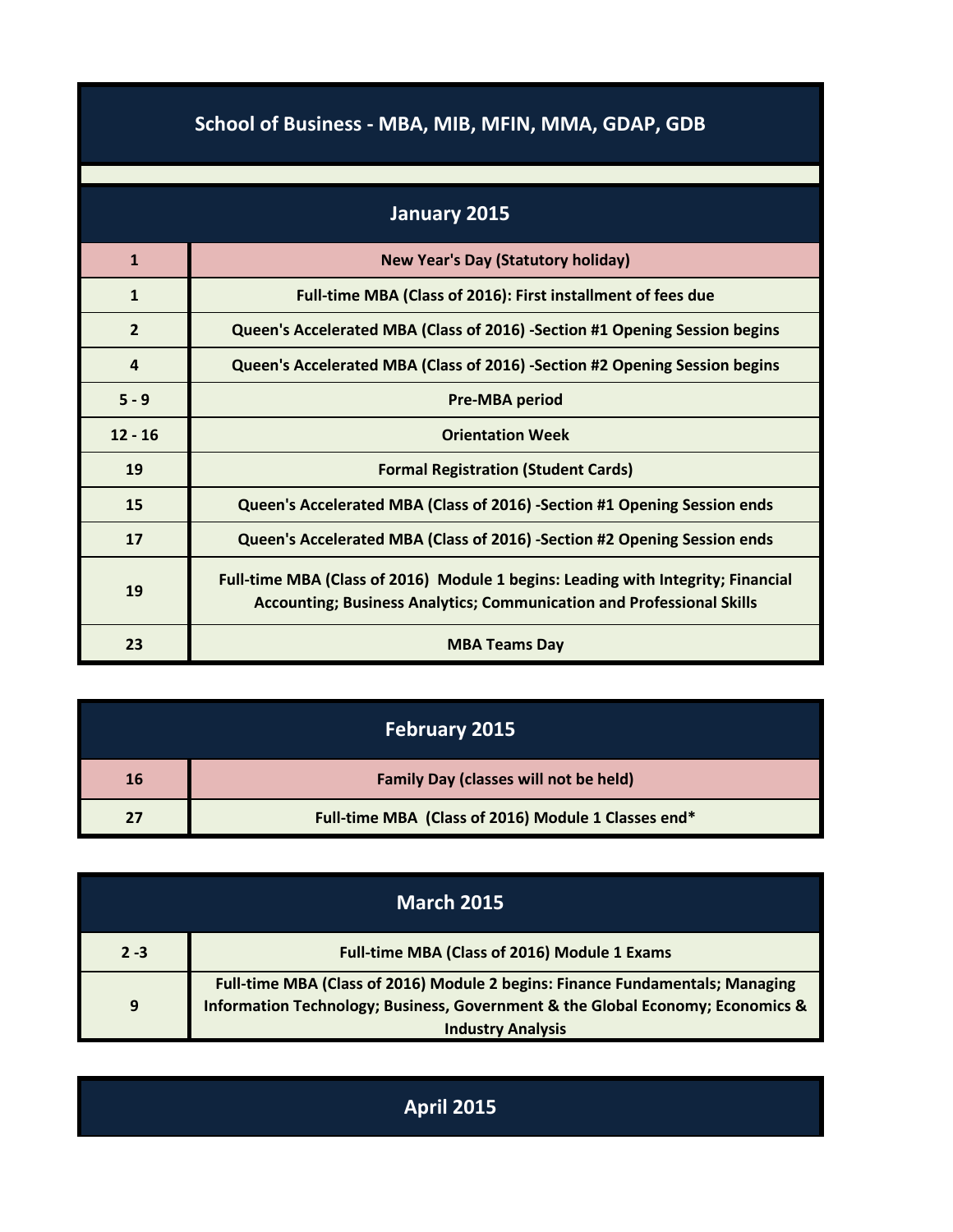| 3         | Good Friday (classes will not be held)                                                                                               |
|-----------|--------------------------------------------------------------------------------------------------------------------------------------|
| 15        | Full-time MBA (Class of 2016) Module 2 Classes end*                                                                                  |
| $20 - 22$ | <b>Full-time MBA (Class of 2016) Module 2 Exams</b>                                                                                  |
| 27        | Full-time MBA (Class of 2015) Module 3 Begins: Marketing Fundamentals; Business &<br><b>Corporate Strategy; Operations &amp; SCM</b> |
| 30        | Last date to apply to graduate in SOLUS for Spring 2015                                                                              |

| <b>May 2015</b> |                                                                                   |  |
|-----------------|-----------------------------------------------------------------------------------|--|
| $\mathbf{1}$    | Full-time MBA (Class of 2016): Second installment of fees due                     |  |
| 1               | Graduate Diploma in Business (Class of 2015): First installment of fees due       |  |
| $\overline{4}$  | Queen's Graduate Diploma in Accounting (Class of 2015) begins                     |  |
| $4 - 6$         | <b>Graduate Diploma in Business (Class of 2015): Orientation</b>                  |  |
| $4 - 6$         | Graduate Diploma in Business (Class of 2015): Formal Registration / Student Cards |  |
| $\overline{7}$  | <b>Graduate Diploma in Business (Class of 2015): Classes begin</b>                |  |
| $16 - 22$       | Queen's Accelerated MBA (Class of 2016) -2nd Residential Session                  |  |
| 18              | Victoria Day (classes will not be held)                                           |  |
| 29              | Full-time MBA (Class of 2016) Toronto Bus Trip*                                   |  |

| <b>June 2015</b> |                                                                                     |  |
|------------------|-------------------------------------------------------------------------------------|--|
| $\boldsymbol{4}$ | Full-time MBA (Class of 2016) Module 3 Classes end*                                 |  |
| $6 - 13$         | Master of Management Analytics (Class of 2016) -Section #1 - Opening Session        |  |
| $8 - 11$         | <b>Full-time MBA (Class of 2016) Module 3 Exams</b>                                 |  |
| $11 - 18$        | Master of Management Analytics (Class of 2016) -Section #2 - Opening Session        |  |
| $15 - 19$        | <b>Full-time MBA (Class of 2016): Short Break</b>                                   |  |
| $21 - 26$        | Master of Finance (Class of 2016) -Section #1 & 2 Opening Session                   |  |
| $24 - 26$        | Full-time MBA (Class of 2016) Toronto BCC Trip*                                     |  |
| 28               | Cornell - Queen's Executive MBA (Class of 2017) - Section #1 Opening session begins |  |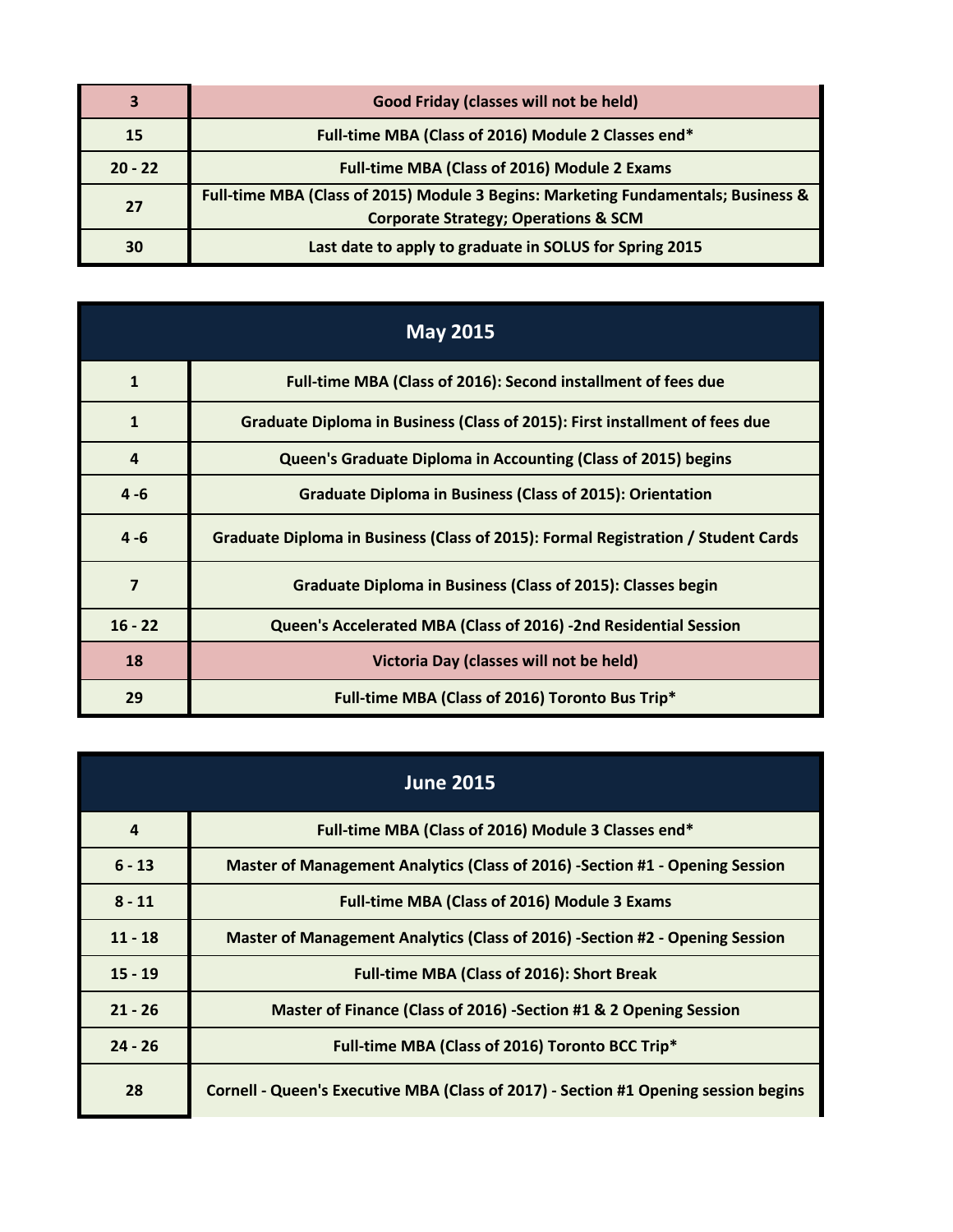| <b>July 2015</b> |                                                                                     |  |
|------------------|-------------------------------------------------------------------------------------|--|
| $\mathbf{1}$     | <b>Canada Day (Classes will not be held)</b>                                        |  |
| $\mathbf{1}$     | Graduate Diploma in Business (Class of 2015): Second installment of fees due        |  |
| $\overline{2}$   | Full-time MBA (Class of 2016) Elective Stream begins*                               |  |
| 5                | Cornell - Queen's Executive MBA (Class of 2017) - Section #2 Opening session begins |  |
| 9                | Cornell - Queen's Executive MBA (Class of 2017) - Section #1 Opening session ends   |  |
| 15               | First date to apply to graduate in SOLUS for Fall 2015                              |  |
| 16               | Full-time MBA (Class of 2016) Toronto Bus Trip*                                     |  |
| 16               | Cornell - Queen's Executive MBA (Class of 2017) - Section #2 Opening session ends   |  |
| 29               | Queen's Graduate Diploma in Accounting (Class of 2015) ends                         |  |

|           | August 2015                                                       |
|-----------|-------------------------------------------------------------------|
| 3         | Civic Holiday (Classes will not be held)                          |
| 14        | Full-time MBA (Class of 2016) Toronto Bus Trip*                   |
| 28        | Graduate Diploma in Business (Class of 2015): Last day of classes |
| $15 - 28$ | Queen's Executive MBA (Class of 2017) opening session             |

| September 2015 |                                                                       |  |
|----------------|-----------------------------------------------------------------------|--|
|                | Third installment of fees due                                         |  |
| $4 - 6$        | Master of Finance - Renmin - Beijing (Class of 2016): Opening Session |  |
|                | Labour Day (University closed)                                        |  |
| $8 - 11$       | <b>Master of International Business (MIB) : Orientation</b>           |  |
| 21             | <b>Master of International Business (MIB): Fall Term begins</b>       |  |
| 11             | Full-time MBA (Class of 2016) Toronto Bus Trip*                       |  |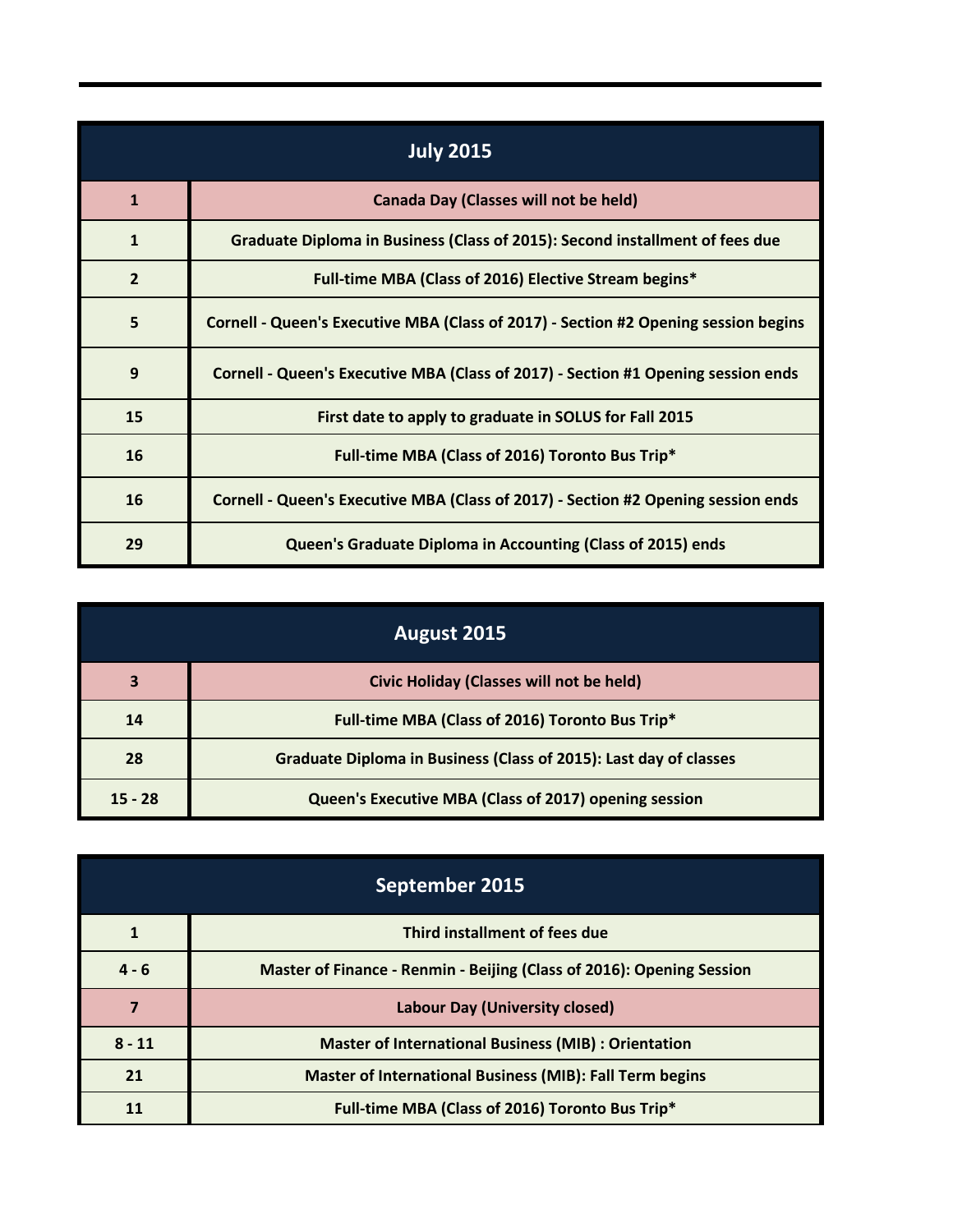|           | October 2015                                                            |
|-----------|-------------------------------------------------------------------------|
| $10 - 16$ | Queen's Accelerated MBA (Class of 2016) -3rd Residential Session        |
| 12        | <b>Thanksgiving Day (University closed)</b>                             |
| 16        | Full-time MBA (Class of 2016) Toronto Bus Trip*                         |
| 16        | <b>University Day</b>                                                   |
| $18 - 25$ | Master of Management Analytics (Class of 2016) -2nd Residential Session |
| 15        | Last date to apply to graduate in SOLUS for Fall 2015                   |

| November 2015 |                                                        |
|---------------|--------------------------------------------------------|
| 11            | Remembrance Day (Classes cancelled 10:30 - 11:30 a.m.) |
| $17-18$       | <b>Fall 2015 Convocation</b>                           |

| December 2015 |                                                                   |
|---------------|-------------------------------------------------------------------|
|               | First date to Apply to Graduate in Spring 2016 (TENTATIVE)        |
| 6             | <b>Commemoration Day (Classes will not be held)</b>               |
|               | Queen's Accelerated MBA (Class of 2016) -Session ends             |
| $10 - 14$     | <b>Master of Finance (Class of 2016) -2nd Residential Session</b> |
| 11            | Full-time MBA (Class of 2016) - Last day of classes*              |
| 18            | <b>Master of International Business (MIB): Fall Term ends</b>     |

| January 2016 |                                                                                                  |
|--------------|--------------------------------------------------------------------------------------------------|
|              | <b>New Year's Day (all classes cancelled)</b>                                                    |
|              | <b>Master of International Business (MIB): Winter Term begins</b>                                |
| 30           | Cornell - Queen's Executive MBA (Class of 2017) - Section #1 - 2nd Residential Session<br>begins |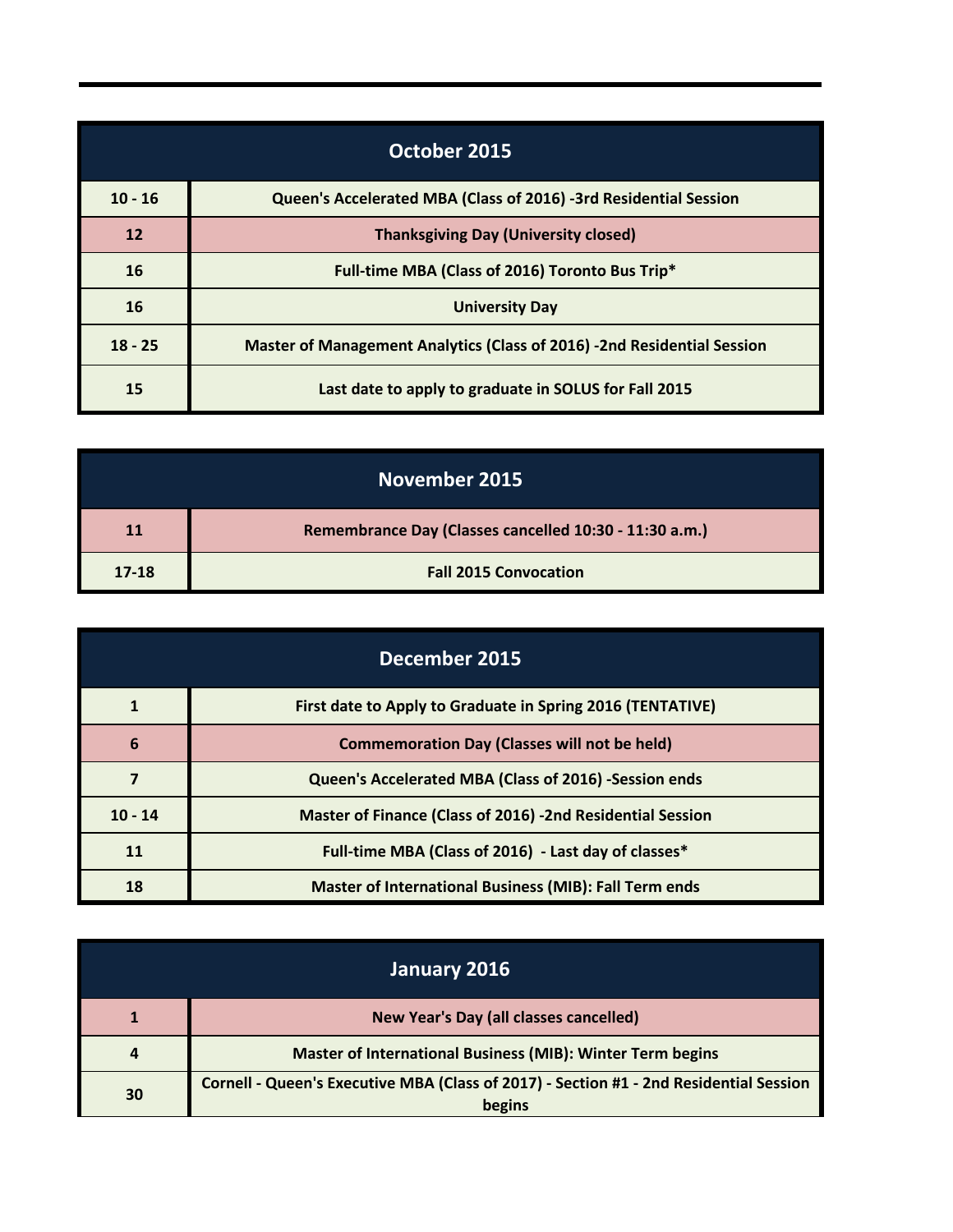| 21 | Cornell - Queen's Executive MBA (Class of 2017) - Section #2 - 2nd Residential Session |
|----|----------------------------------------------------------------------------------------|
|    | begins                                                                                 |

| <b>February 2016</b> |                                                                                                |
|----------------------|------------------------------------------------------------------------------------------------|
| <b>TBD</b>           | <b>Master of International Business (MIB): Reading Week</b>                                    |
| 10                   | Cornell - Queen's Executive MBA (Class of 2017) - Section #1 - 2nd Residential Session<br>ends |
| 11                   | Cornell - Queen's Executive MBA (Class of 2017) - Section #2 - 2nd Residential Session<br>ends |
| $14 - 20$            | <b>Executive MBA (Class of 2017) - 2nd Residential Session</b>                                 |
| 15                   | <b>Family Day (classes will not be held)</b>                                                   |
| 27                   | Master of Management Analytics (Class of 2016) -3rd Residential Session begins                 |

| <b>March 2016</b> |                                                                              |
|-------------------|------------------------------------------------------------------------------|
|                   | Master of Management Analytics (Class of 2016) -3rd Residential Session ends |
| 25                | <b>Good Friday (University closed)</b>                                       |

|    | <b>April 2016</b>                                               |
|----|-----------------------------------------------------------------|
|    | <b>Master of International Business (MIB): Winter Term ends</b> |
|    | Queen's Master of Finance (Class of 2016) ends                  |
| 30 | Last date to apply to graduate in SOLUS for Spring 2016         |

| <u> May 2016 </u> |                                                                                                                                                               |  |
|-------------------|---------------------------------------------------------------------------------------------------------------------------------------------------------------|--|
|                   | NOTE: Spring 2016 Convocation: Dates will be determined in November 2015. Please refer to<br>http://www.queensu.ca/registrar/convocation to view these dates. |  |
|                   | <b>Master of International Business (MIB): Summer Term begins</b>                                                                                             |  |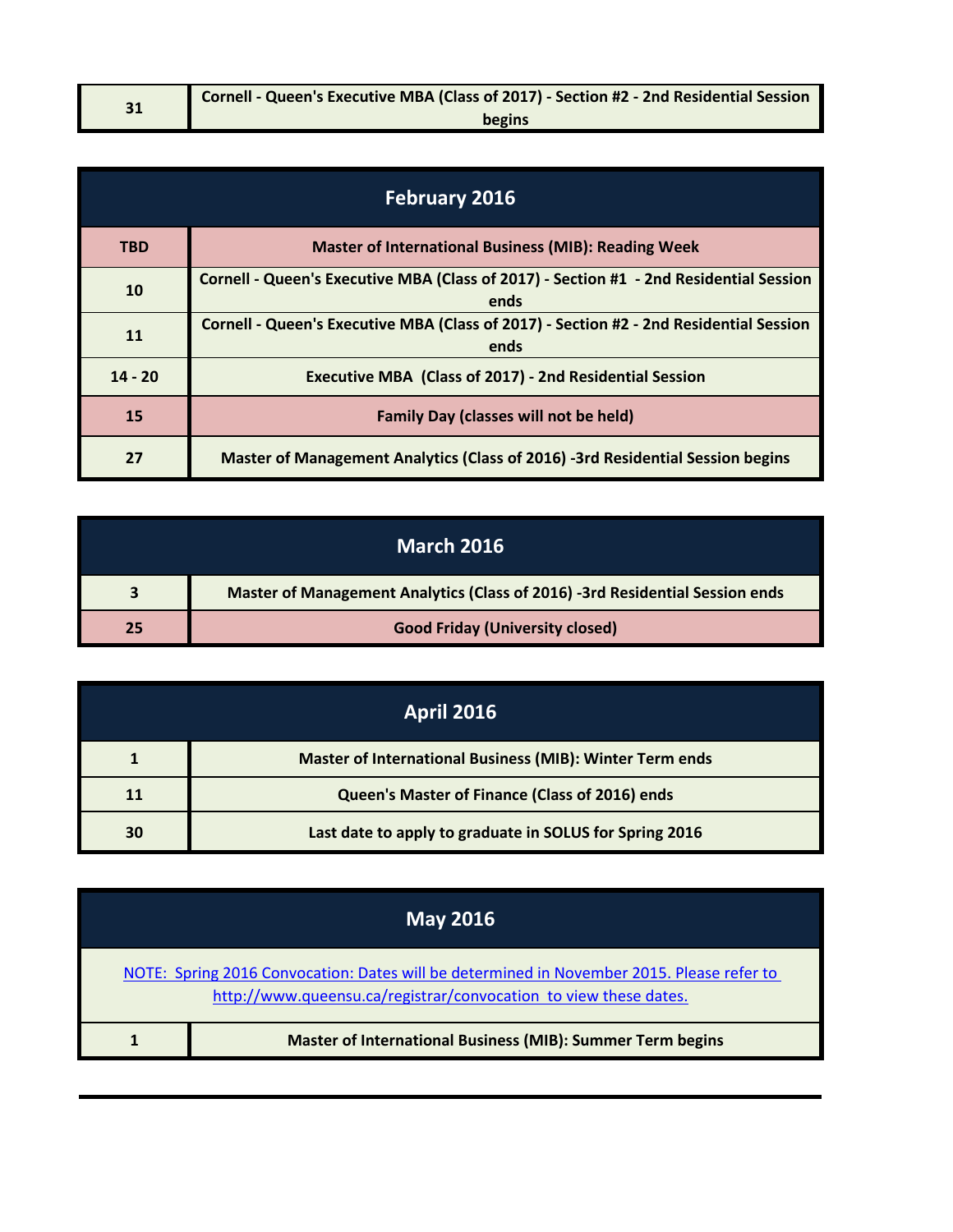## **June 2016**

| <b>July 2016</b> |                                                           |
|------------------|-----------------------------------------------------------|
|                  | <b>Canada Day (Statutory holiday)</b>                     |
| 15               | First date to apply to graduate in SOLUS for Fall 2016    |
| 24               | Master of Finance - Renmin - Beijing (Class of 2016) ends |

| August 2016 |                                                                 |
|-------------|-----------------------------------------------------------------|
|             | <b>Civic Holiday (University closed)</b>                        |
| 31          | <b>Master of International Business (MIB): Summer Term ends</b> |

| September 2016 |                                       |
|----------------|---------------------------------------|
|                | <b>Labour Day (University closed)</b> |

|           | October 2016                                          |
|-----------|-------------------------------------------------------|
| <b>10</b> | <b>Thanksgiving Day (University closed)</b>           |
| 15        | Last date to apply to graduate in SOLUS for Fall 2016 |
| 16        | <b>University Day</b>                                 |

| November 2016 |                                                                                  |
|---------------|----------------------------------------------------------------------------------|
|               | Cornell - Queen's Executive MBA (Class of 2017) - 3rd Residential Session begins |
| 13            | Cornell - Queen's Executive MBA (Class of 2017) - 3rd Residential Session ends   |
| 11            | Remembrance Day (Classes cancelled 10:30 - 11:30 a.m.)                           |
| $20 - 26$     | <b>Executive MBA (Class of 2017) - 3rd Residential Session</b>                   |